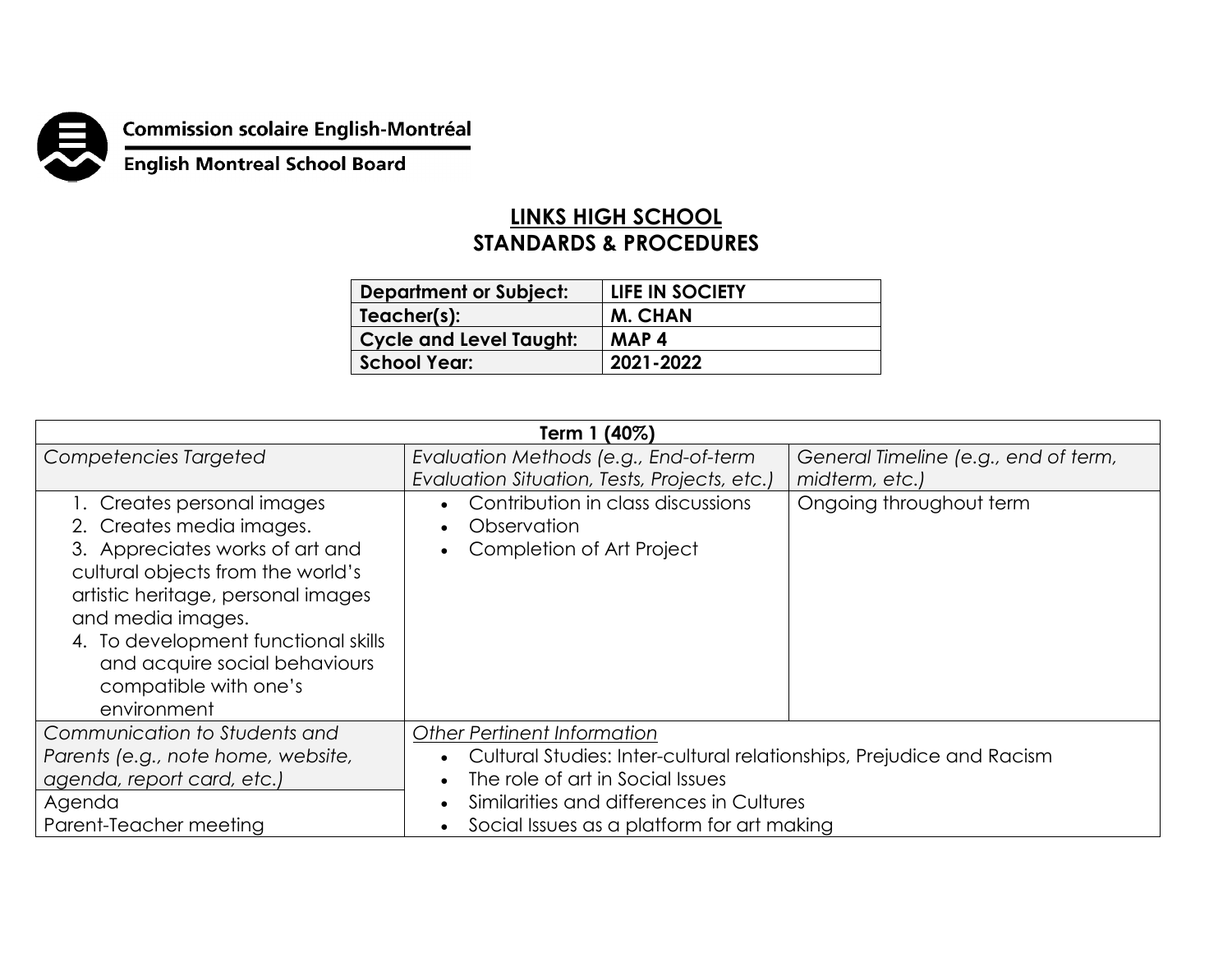| Report Cards                      |  |
|-----------------------------------|--|
| Phone calls/E-mails               |  |
| <b>Parent-Teacher Conferences</b> |  |